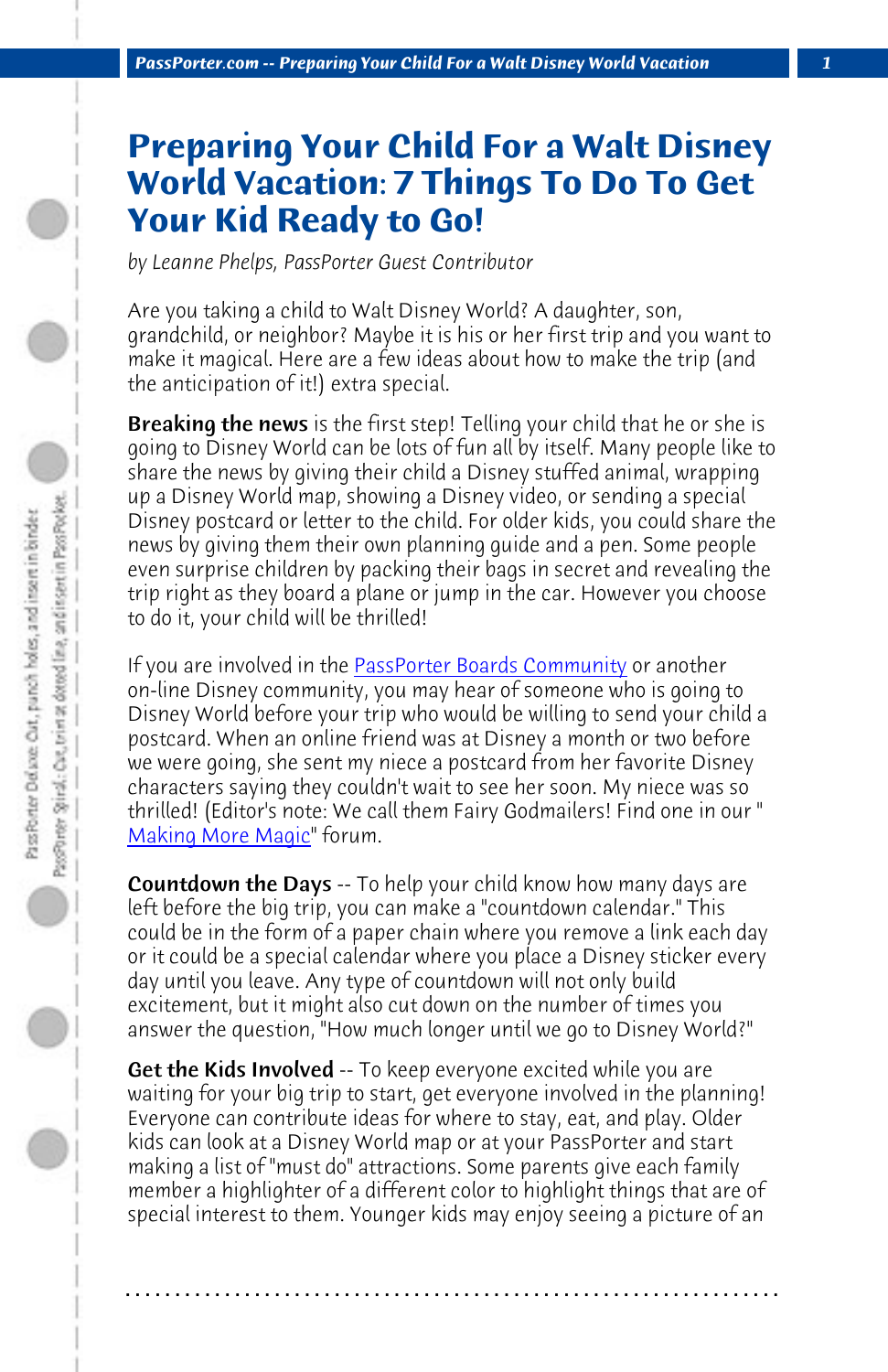*PassPorter.com -- Preparing Your Child For a Walt Disney World Vacation (continue*) 2

attraction and giving it a "thumbs up" or "thumbs down."

Do Some Reading -- It is also fun to make a ritual of reading about a different Disney park, ride, show, or restaurant each night before bed or sharing Disney trivia as a family. To keep the Disney magic in the front of everyone's minds, you can take a family trip to your local Disney Store, check out Disney's web site, or go to the movie theater to see the latest Disney release. There are also some great Disney games like Disney Monopoly or the new Disney Scene It! that are fun to play.

**Take In a Movie** -- For young kids, watc[hing Disney movies can get](http://www.disneyworld.com) them familiar with the characters they'll see. You may also need some time to prepare the smaller children for what the characters will be like at Disney World. While watching the characters in the movies or when you see them in photos, you can tell your child what it will be like to see them "in person." Ask your child what he or she might say to Cinderella or Peter Pan. As for Mickey, Pooh, and Goofy, describing how big they will be or that they will not speak out loud might make your child more comfortable when you actually encounter them at the parks. Make note of who your child is most interested in meeting at the parks. Once you arrive at Disney World, check for a schedule of where to find a particular character. You can ask for the schedule at City Hall in the Magic Kingdom, Guest Relations in any park, or at the "Tip Board" near the center of every park.

Kids of all ages will enjoy the free planning video or DVD put out by Disney. You can request one by going to http://www.disneyworld.com or you can even watch it online. This is an excellent planning tool! It will also come with a full color brochure that is fun to look at as well.

Get Dollarwise -- Children that are old enough to manage money will enjoy receiving Disney Dollars as a gift or compensation for chores. I've heard of families who give their children's allowances to them in Disney Dollars for weeks before a trip. That way, once they arrive at Disney World they will have their own "money" to spend (they can't spend it before they get there!) and you won't have to constantly give a yes or no to every request. They can decide what is important to them and use their Disney Dollars accordingly.

Give Goodie Bags -- To add to the anticipation (and to give your child something fun to do in the car or plane) you could prepare a goodie bag to give to the child. This could be given right before you leave or even as a way to "break the news" about your exciting trip. Possible items to include are: Disney coloring book and crayons, autograph book and pen, stickers, candy, sunglasses, disposable camera, wallet with Disney Dollars in it, small puzzles, pins to trade, small stuffed animal, lip balm,

**. . . . . . . . . . . . . . . . . . . . . . . . . . . . . . . . . . . . . . . . . . . . . . . . . . . . . . . . . . . . . . . . . .**